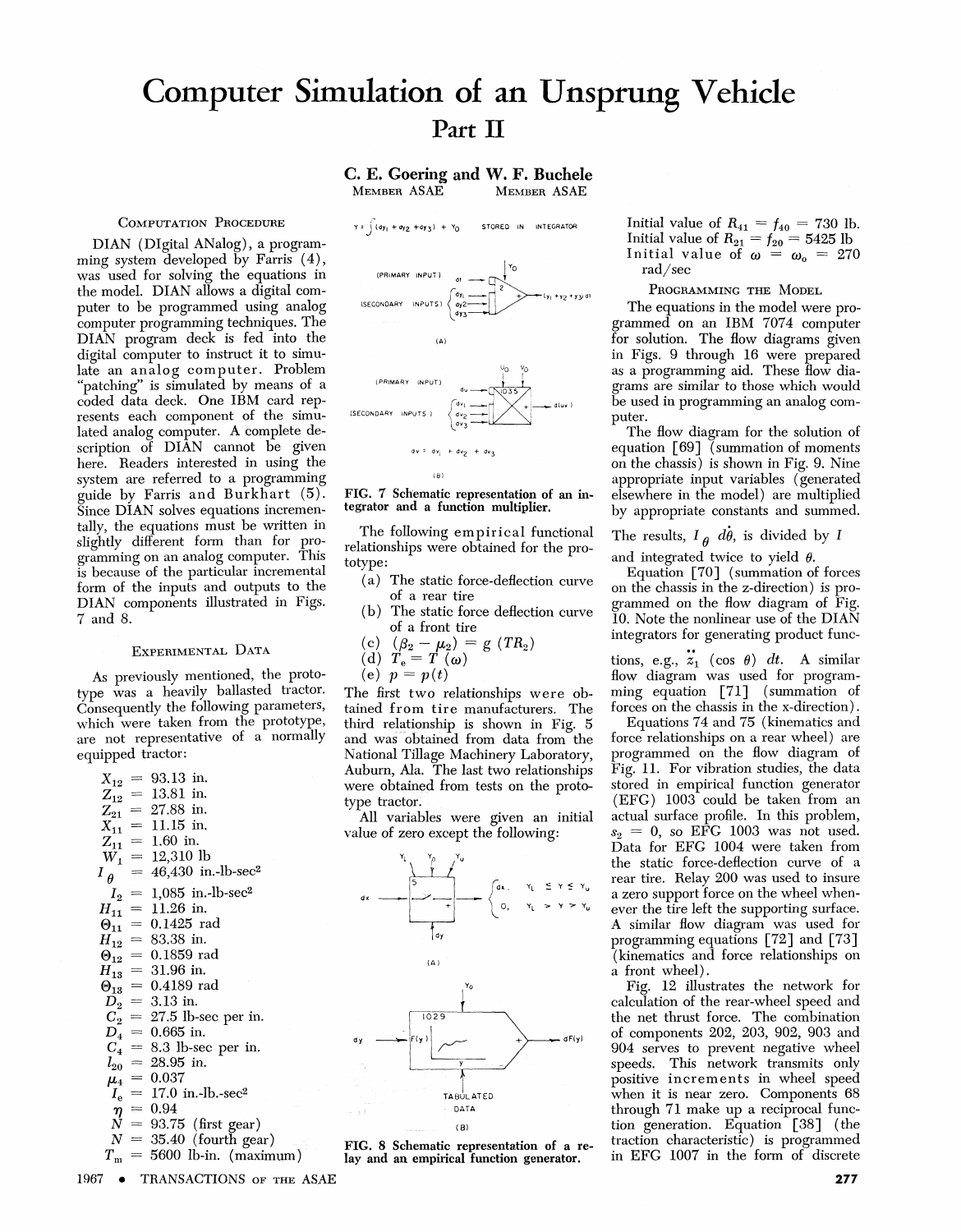





data points taken from the traction coefficient vs. travel reduction curve. Components 1008 and 73 represent the programming of equation [70] (force relationships on a rear wheel). The differential,  $dR_{21}$ , was not available anywhere in the program for an input to component 1008. The differential,  $df_2$ , from EFG 1004 (Fig. 11) was used instead. That is, the effect of damping on the thrust force was neglected.

Fig. 13 shows the flow diagram for generating functions of  $p$ . Although in this problem  $p$  was known as a function of time, a relationship between  $p$  and any other variable could also be used. In the case of a speed-dependent drawbar load, for example, discrete data points of  $p$  vs  $\dot{x}_2$  could be used as data for EFG 1009, and  $dx_2$  could replace

*dt* as the input. Equations [41] through [44] and

[ 52] (the mathematical description of the power train) were used in preparing the flow diagram of Fig. 14, the complete explanation of which is too long to give here. Interested readers are referred to the thesis by Goering ( 6) for a detailed explanation. The network was designed to receive as inputs the variables required by component 81 and to compute *Tdt* as an output variable from component 98. The torque-speed relationship of the engine was stored in EFG 1013. The clutch engagement pattern was specified via EFG 1014.

Other flow diagrams (not shown) were prepared for generating trigonometric functions of  $\theta$  and for programming equation [76] (kinematic relationship for generating an input to Fig. 12).

The complete mathematical model for backward tipping was designated model A. Two other models, B and C, were also devised. In model B the train simulator of Fig. 14 was replaced by the components of Fig. 15. Consequently, an empirical  $T$  vs  $t$  relationship was required for model B. Model C was derived from model B by replacing Fig. 12 with Fig. 16. Thus in model

C, an empirical  $\dot{\phi}_2$  vs t relationship was required. Although models B and C required test data from a prototype, they were useful in checking out subsections of the mathematical model.

#### **RESULTS**

# Clutch Tests

Model A was used to study the behavior of a tractor (without drawbar load) after sudden clutch engagement. The clutch engagement function,  $T_m = T(t)$ , was assumed to be piecewise linear. Slippage torque  $T_m$  was assumed to increase linearly from zero to 5600 lb-in at  $t = 0.15$  sec and thereafter remain constant. The value,  $t = 0.15$ sec, was chosen because experimental tests revealed that the operator could engage the clutch that quickly. Model A performed satisfactorily for  $0 \leq$  $t \leq 0.3$  sec, at which point the engine simulator began erratic behavior. The time,  $t = 0.\overline{3}$  sec, corresponded to the time when the clutch ceased slipping, and, therefore, the time at which the relays of Fig. 14 were actuated. After several unsuccessful attempts to correct the difficulty, Model A was abandoned.

Model B required a torque-time relationship for programming into EFG 1013 (Fig. 15). The torque curve of Fig. 17, which was derived from experimental measurements of rear-axle torque, served as the required relationship. The prototype behavior predicted by model  $\hat{B}$  is shown in Figs. 17 through 20. As shown in Fig. 18, the predicted chassis tip angle increased to 0.295 radians  $(16.9 \text{ deg})$  and then decreased to zero. Thus model B predicted some tipping but not complete overturning. Fig. 19 illustrates the predicted height of rise of the front wheels vs the for-



FIG. 11 Flow diagram for the generation of  $R_{21}$ dt. **278** 



FIG. 12 Flow diagram for the generation of rear-wheel speed and thrust force.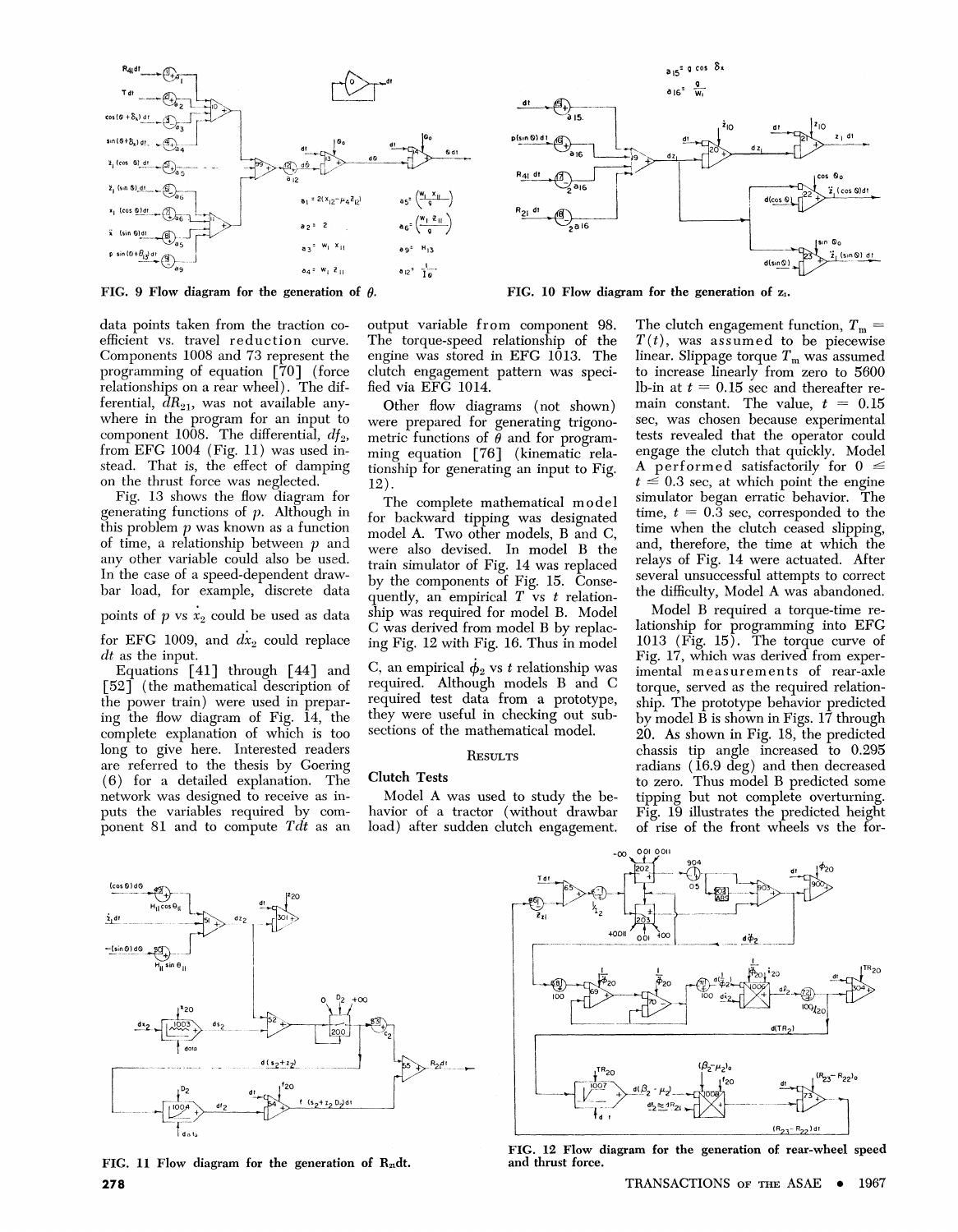

FIG. 13 Flow diagram for the generation of functions of p.



FIG. 14 Flow diagram for simulation of the tractor engine and power train.

ward travel of the prototype. This curve was prepared to determine how nearly the tractor-tipping behavior approached fixed axis rotation about the rear axle. In this case, the forward travel of the tractor was so great that the predicted tipping did not remotely resemble fixedaxis rotation.

Fig. 20 shows the vertical displacement of the rear axles at any time. The variable  $z_2$  is positive downward. Thus the model predicted sinkage of the rear



FIG. 15 Alternate flow diagram for generation of T dt.



FIG. 16 Alternate How diagrams for generation of rear wheel translational and ro- tational speeds and net thrust.



FIG. 17 Empirical torque vs. time curve and calculated travel reduction vs. time curve.

axle as the chassis tipped and vertical oscillation of the rear axle throughout the run.

The travel-reduction curve predicted by model B is shown in Fig. 17. There is a similarity between the travel reduction curve and the torque curve. For values of travel reduction less than 16 percent, the travel reduction was directly proportional to the coefficient of traction  $(Fig. 5)$ . Thus, according to Fig. 17, the travel reduction and the traction coefficient varied almost directly with the torque the wheels were required to transmit. Since the rear axle oscillated vertically, the rear-wheel support force also oscillated and this explains the oscillations in the travel reduction curve of Fig. 17.

#### Drawbar Tests

Fig. 21 shows the torque-time curve used in model B for predicting the prototype behavior under load. Fig. 22 shows the p vs *t* relationship used in the model. In both Figs. 21 and 22 the oscillatory solid curves were obtained experimentally, but the smooth dashed curves were programmed into the model. Figs. 23 and 24 illustrate the predicted behavior of the prototype. Fig. 23 shows that the prototype can move for a long time without overturning, even though the chassis is tipped enough to raise the front wheels off the ground. Fig. 24 illustrates sinking of the rear axles and vertical oscillation of the rear axles throughout the run.

Model C was used in predicting the prototype behavior for both the clutch and the drawbar tests. In model C, the traction-slip curve for the supporting surface was not needed. Instead an experimental relationship between rearwheel speed and time was required for programming into EFG 1007, Fig. 16. The predictions obtained from model C were in all cases similar to those obtained through use of model B.

#### Computation Time

The digital computer was slower in solving the model equations than was originally anticipated. The reason was that components in DIAN are serviced serially rather than simultaneously, as on an analog computer. The speed of computation varied approximately linearly with the number of components in the DIAN model, and with the range of *t.* The computation time varied in-



FIG. 18 Calculated curve of tip angle vs. time.



FIG. 19 Calculated curve of  $z_4$  vs.  $x_2$ .



FIG. 20 Calculated curve of  $z_2$  vs. time.